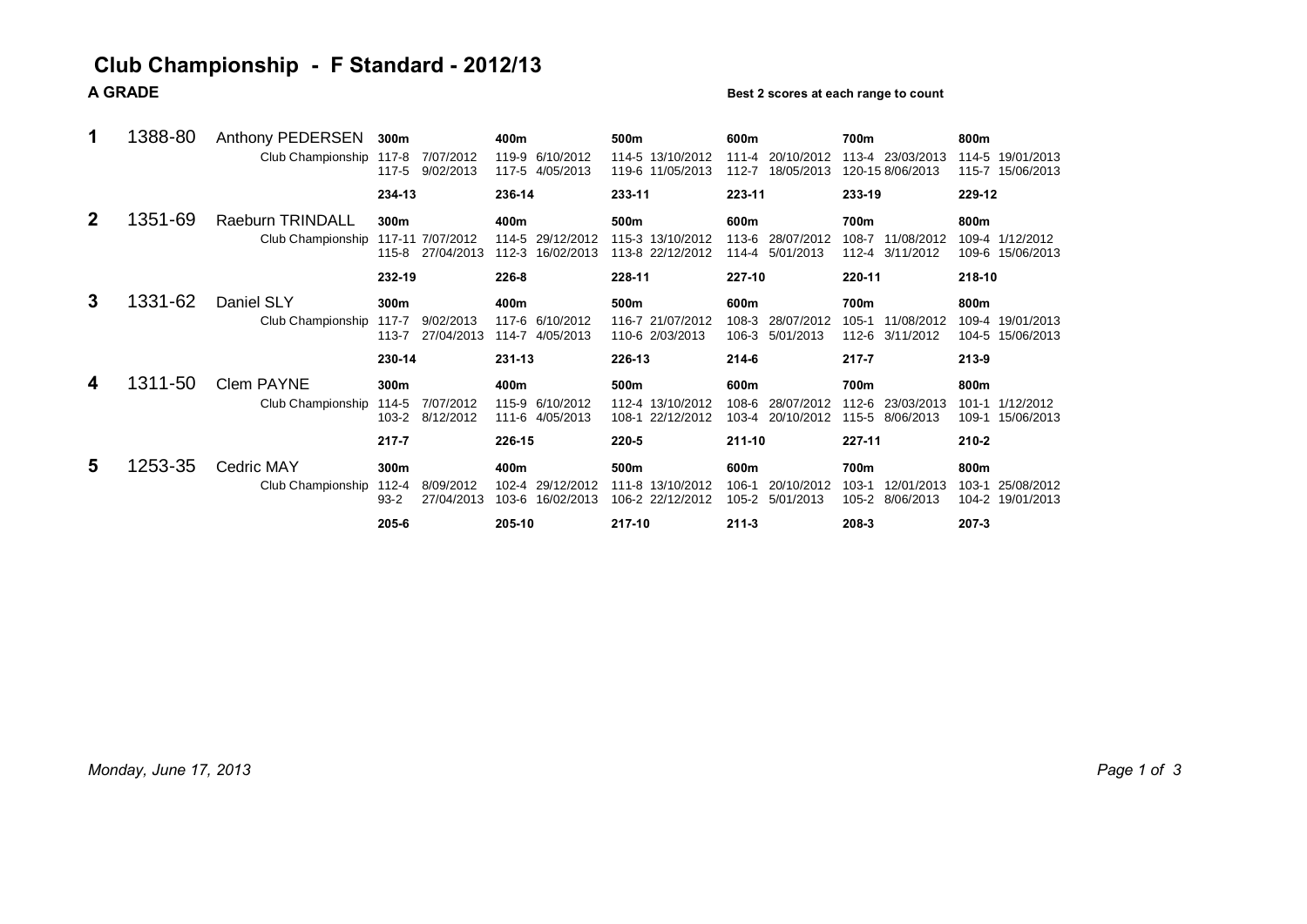# **Club Championship - F Standard - 2012/13 B GRADE B B** GRADE

|             | 1247-30 | Shane DOWLING<br>Club Championship           | 300m<br>$106 - 3$<br>$108 - 1$ | 8/12/2012<br>27/04/2013 | 400m                           | 105-4 16/02/2013<br>105-5 4/05/2013 | 500m             | 106-3 2/03/2013<br>110-4 11/05/2013 | 600m<br>$95 - 2$<br>$97-0$    | 16/03/2013<br>18/05/2013 | 700m<br>$106 - 3$<br>$112 - 3$ | 23/03/2013<br>8/06/2013            | 800m<br>$93-0$   | 13/04/2013<br>104-2 15/06/2013 |
|-------------|---------|----------------------------------------------|--------------------------------|-------------------------|--------------------------------|-------------------------------------|------------------|-------------------------------------|-------------------------------|--------------------------|--------------------------------|------------------------------------|------------------|--------------------------------|
|             |         |                                              | $214 - 4$                      |                         | 210-9                          |                                     | 216-7            |                                     | 192-2                         |                          | 218-6                          |                                    | 197-2            |                                |
| $\mathbf 2$ | 1127-27 | <b>Ben CORDINA</b><br>Club Championship      | 300m<br>$108-3$<br>$103 - 3$   | 8/12/2012<br>9/02/2013  | 400m<br>$100 - 1$<br>$102 - 4$ | 29/12/2012<br>16/02/2013            | 500m             | 110-3 13/10/2012<br>98-2 22/12/2012 | 600m<br>$92 - 1$              | 20/10/2012               | 700m                           | 108-4 3/11/2012<br>110-3 8/06/2013 | 800m<br>$95-0$   | 19/01/2013<br>101-3 15/06/2013 |
|             |         |                                              | $211 - 6$                      |                         | 202-5                          |                                     | 208-5            |                                     | $92 - 1$                      |                          | $218 - 7$                      |                                    | 196-3            |                                |
| 3           | 1049-25 | Raymond CHARLTON 300m<br>Club Championship   | $95 - 3$<br>109-4              | 9/02/2013<br>27/04/2013 | 400m<br>$98-1$                 | 29/12/2012<br>103-3 4/05/2013       | 500m<br>$88-1$   | 2/03/2013<br>114-5 11/05/2013       | 600m<br>$93-0$<br>$96 - 1$    | 16/03/2013<br>18/05/2013 | 700m<br>$56-1$                 | 12/01/2013                         | 800m<br>$95-3$   | 102-3 13/04/2013<br>15/06/2013 |
|             |         |                                              | 204-7                          |                         | $201 - 4$                      |                                     | 202-6            |                                     | 189-1                         |                          | $56-1$                         |                                    | 197-6            |                                |
| 4           | 714-18  | <b>Dennis FORMIATTI</b><br>Club Championship | 300m<br>107-2                  | 27/04/2013              | 400m                           |                                     | 500m             |                                     | 600m<br>$91 - 1$<br>$104 - 1$ | 16/03/2013<br>18/05/2013 | 700m<br>$99 - 1$<br>$111 - 5$  | 23/03/2013<br>8/06/2013            | 800m<br>$91 - 1$ | 13/04/2013<br>111-7 15/06/2013 |
|             |         |                                              | $107 - 2$                      |                         |                                |                                     |                  |                                     | 195-2                         |                          | 210-6                          |                                    | 202-8            |                                |
| 5           | 578-9   | David SCUTT<br>Club Championship             | 300m<br>$101 - 1$<br>$102 - 3$ | 8/12/2012<br>9/02/2013  | 400m<br>$90-0$<br>$97 - 2$     | 29/12/2012<br>16/02/2013            | 500m<br>$92 - 2$ | 2/03/2013                           | 600m                          |                          | 700m                           |                                    | 800m<br>$96-1$   | 19/01/2013                     |
|             |         |                                              | 203-4                          |                         | $187 - 2$                      |                                     | $92 - 2$         |                                     |                               |                          |                                |                                    | $96-1$           |                                |
| 6           | 482-5   | Neville MEDDEMMEN<br>Club Championship -     | 300m                           |                         | 400m<br>$101 - 0$<br>$95 - 2$  | 29/12/2012<br>16/02/2013            | 500m<br>$96-1$   | 101-1 22/12/2012<br>2/03/2013       | 600m<br>$89-1$                | 18/05/2013               | 700m                           |                                    | 800m             |                                |
|             |         |                                              |                                |                         | 196-2                          |                                     | 197-2            |                                     | $89-1$                        |                          |                                |                                    |                  |                                |
| 7           | 458-5   | Dana SUBASIC<br>Club Championship            | 300m<br>$110-3$                | 7/07/2012               | 400m<br>$86 - 1$               | 6/10/2012                           | 500m             |                                     | 600m<br>$72-0$                | 16/03/2013               | 700m<br>$97-0$<br>$93 - 1$     | 3/11/2012<br>23/03/2013            | 800m             |                                |
|             |         |                                              | 110-3                          |                         | $86-1$                         |                                     |                  |                                     | $72-0$                        |                          | 190-1                          |                                    |                  |                                |

*Monday, June 17, 2013 Page 2 of 3*